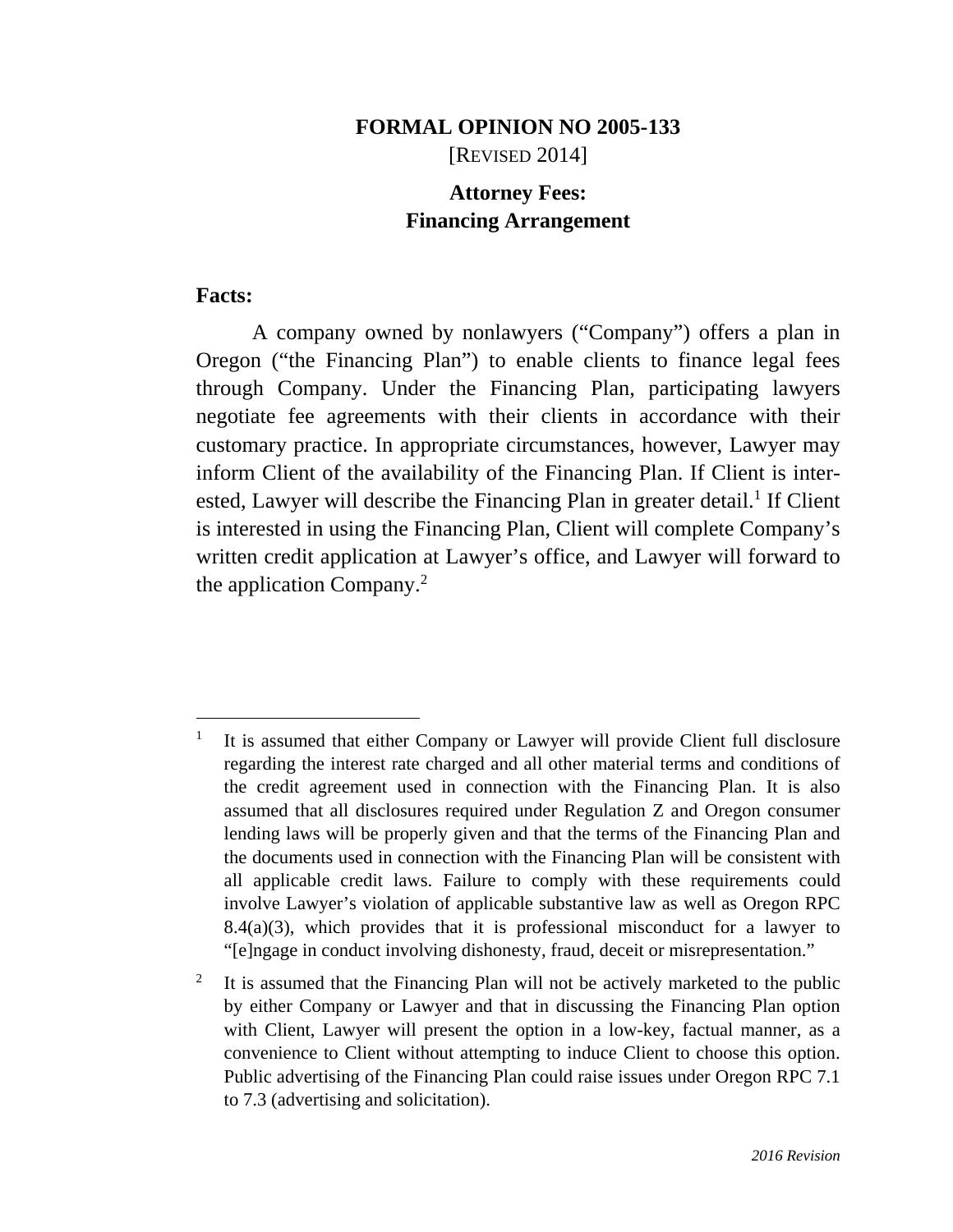Company will review the credit application and, if it is approved, establish a "credit facility" for Client to pay Lawyer's legal fees up to the credit limit established by Company.

Lawyer will submit a voucher to Company as services are rendered. Only vouchers for uncontested services will be submitted to Company. Before Lawyer submits a voucher to Company, Client must confirm that the amount of the voucher is appropriate for the services.<sup>3</sup> Vouchers will be submitted only for services actually rendered.<sup>4</sup>

On receipt of a voucher, Company will pay to Lawyer the amount of the voucher (up to Client's unused credit limit), minus a service charge of 10 percent.

Client must repay the amount of each voucher plus interest, on an installment basis. Interest will be charged at a rate that is comparable to the rates of interest charged on bank credit cards. Company will require Client to deposit a substantial reserve to reduce Company's collection risks.

Company will be responsible for collecting amounts owed by Client and, with certain limited exceptions, Company will have no recourse against Lawyer for uncollected amounts.

## **Question:**

May Lawyer participate in the Financing Plan?

## **Conclusion:**

Yes, qualified.

 $\overline{a}$ 

<sup>3</sup> If such approvals result in Client's waiver of his or her rights to contest the legal fee at a later point in the representation, the Financing Plan would create a conflict of interest under Oregon RPC 1.7. See discussion at 2.a below.

<sup>4</sup> If payments are received for future services, Lawyer may be required to deposit such payments in his or her trust account. *See* Oregon RPC 1.15.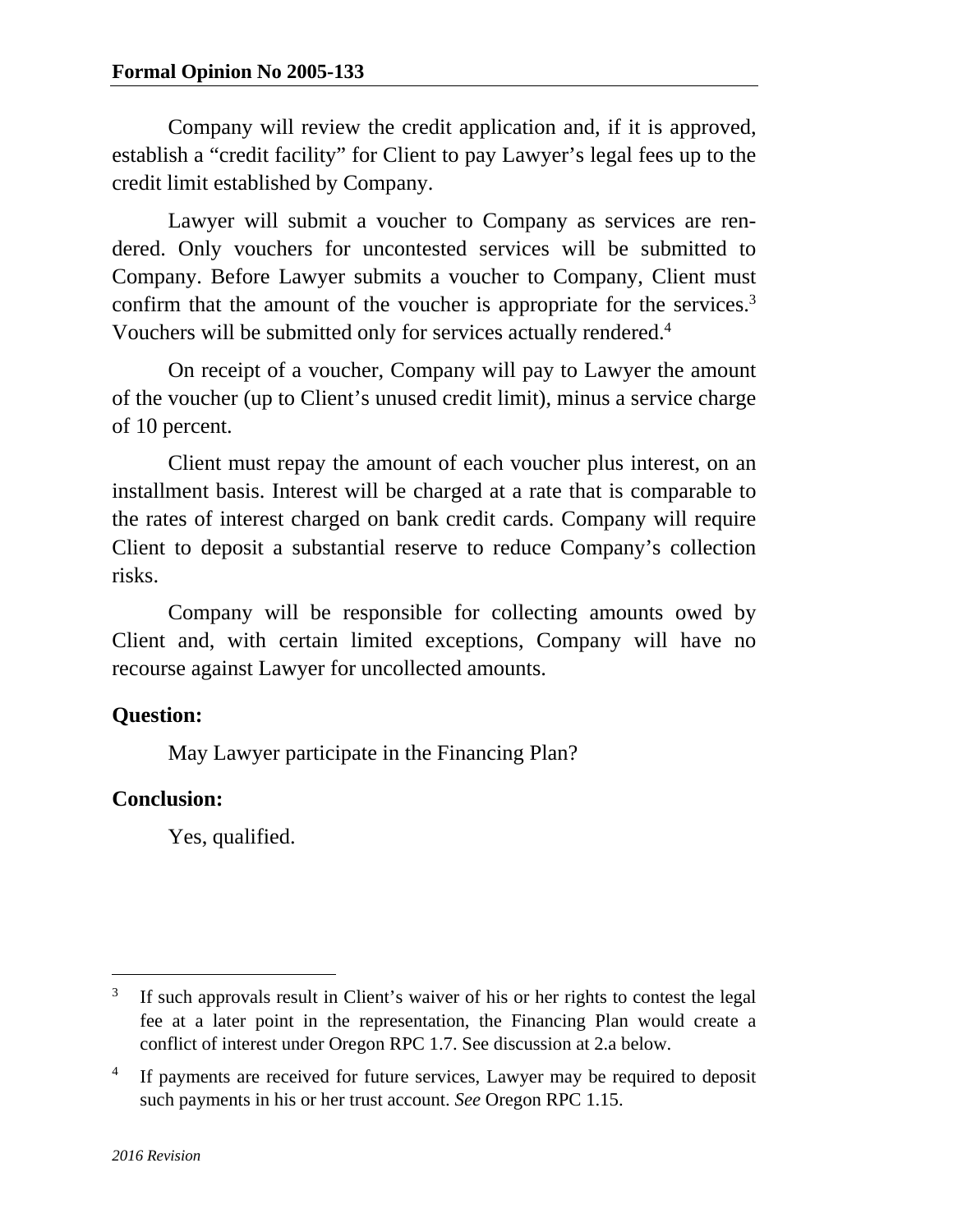### **Discussion:**

The Financing Plan is designed to serve the interests of both Lawyer and Client. The Financing Plan enables Lawyer to reduce the risk of nonpayment by Client and to reduce the delay and expense involved in collecting client accounts. At the same time, it enables Client to finance legal fees through a credit facility offered by Company.

Discussed below are potential issues raised under the Oregon Rules of Professional Conduct by each of these aspects of the Financing Plan.

1. *Collection Aspect*.

Oregon RPC 5.4(a) provides:

 (a) A lawyer or law firm shall not share legal fees with a nonlawyer, except that:

 (1) an agreement by a lawyer with the lawyer's firm or firm members may provide for the payment of money, over a reasonable period of time after the lawyer's death, to the lawyer's estate or to one or more specified persons.

 (2) a lawyer who purchases the practice of a deceased, disabled, or disappeared lawyer may, pursuant to the provisions of Rule 1.17, pay to the estate or other representative of that lawyer the agreed-upon purchase price.

 (3) a lawyer or law firm may include nonlawyer employees in a compensation or retirement plan, even though the plan is based in whole or in part on a profit-sharing arrangement.

 (4) a lawyer may share court-awarded legal fees with a nonprofit organization that employed, retained or recommended employment of the lawyer in the matter.

 (5) a lawyer may pay the usual charges of a bar-sponsored or operated not-for-profit lawyer referral service, including fees calculated as a percentage of legal fees received by the lawyer from a referral.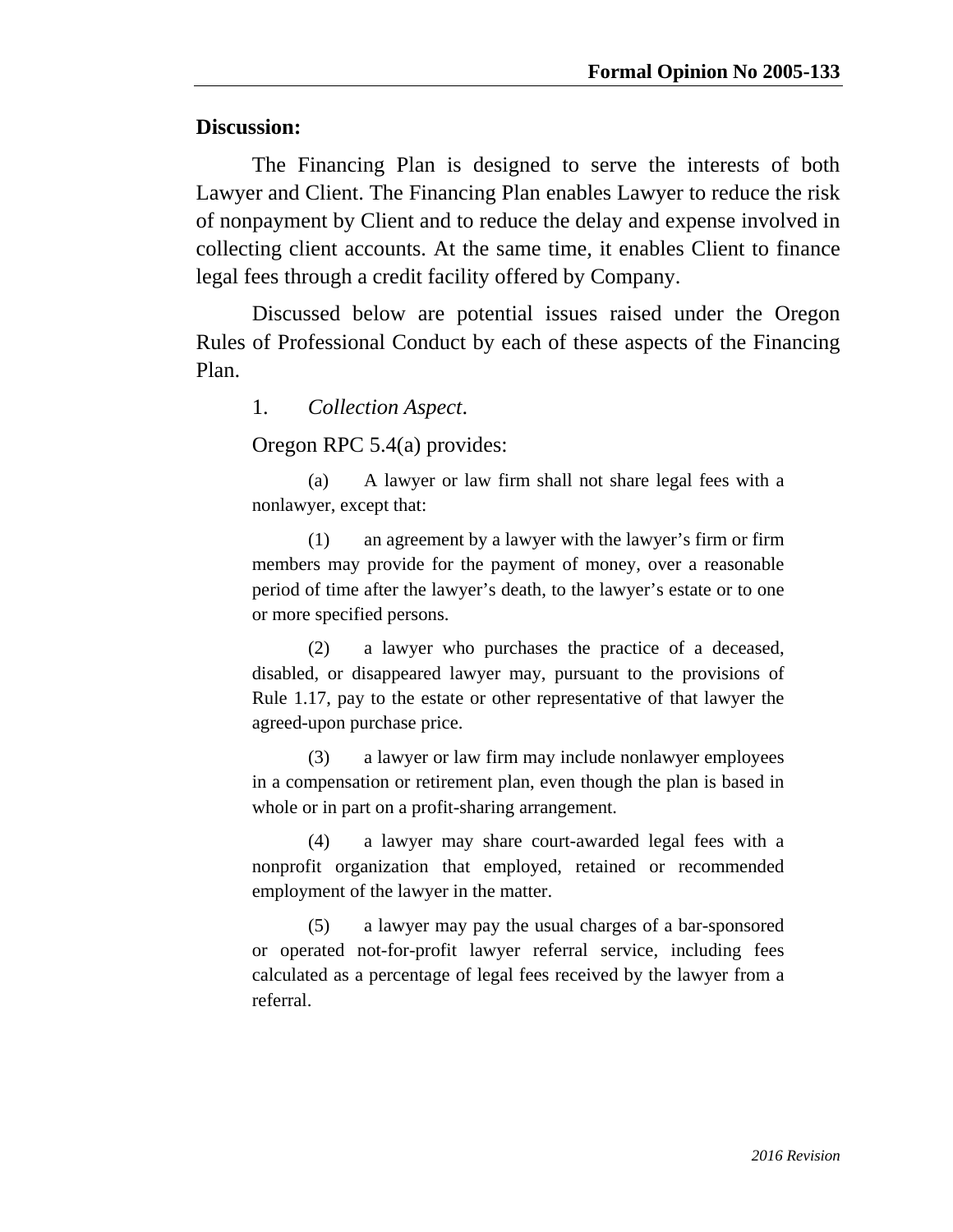Because Company will deduct 10 percent as a service charge from loan proceeds used to pay the legal fees, an issue arises whether such arrangement constitutes an impermissible division of legal fees by Lawyer and a nonlawyer. The purpose of Oregon RPC 5.4(a), however, is to protect Lawyer's professional independence of judgment. It does not prohibit Lawyer from using a nonlawyer to collect legal fees, even when the nonlawyer is paid from the collected fees. *See In re Griffith*, 304 Or 575, 611, 748 P2d 86 (1987), *reinstatement granted sub nom Application of Griffith*, 323 Or 99, 913 P2d 695 (1996).

## 2. *Financing Aspect*.

As a general matter, the financing aspect of the Financing Plan is analogous to Client's using a credit card to finance legal fees. See OSB Formal Ethics Op No 2005-97, which recognizes that lawyers may accept credit cards for payment of legal fees. In addition, that opinion sanctioned a rate of interest comparable to that charged on "many credit cards."5

Nevertheless, the financing aspect of the Financing Plan raises two potential issues that should be considered:

a. *Conflict of interest*.

Oregon RPC 1.7 provides:

 (a) Except as provided in paragraph (b), a lawyer shall not represent a client if the representation involves a current conflict of interest. A current conflict of interest exists if:

. . . .

 $\overline{a}$ 

<sup>5</sup> If the Financing Plan involves an excessive interest rate, it is possible that Lawyer's fee could be deemed excessive. *See* Oregon RPC 1.15. *See also* OSB Formal Ethics Op No 2005-98 (lawyer could enter into flat-fee arrangement that might result in more or less fees than what lawyer would earn under hourly billing rate; question is not whether lawyer would earn more than permissible hourly billing rate with respect to particular case but "whether agreement, as a whole, provides excessive compensation"); OSB Formal Ethics Op No 2005-54 (agreement that transforms contingent fee into hourly fee if client rejects settlement offer that lawyer deems reasonable could "very well turn an otherwise lawful fee into a 'clearly excessive fee'").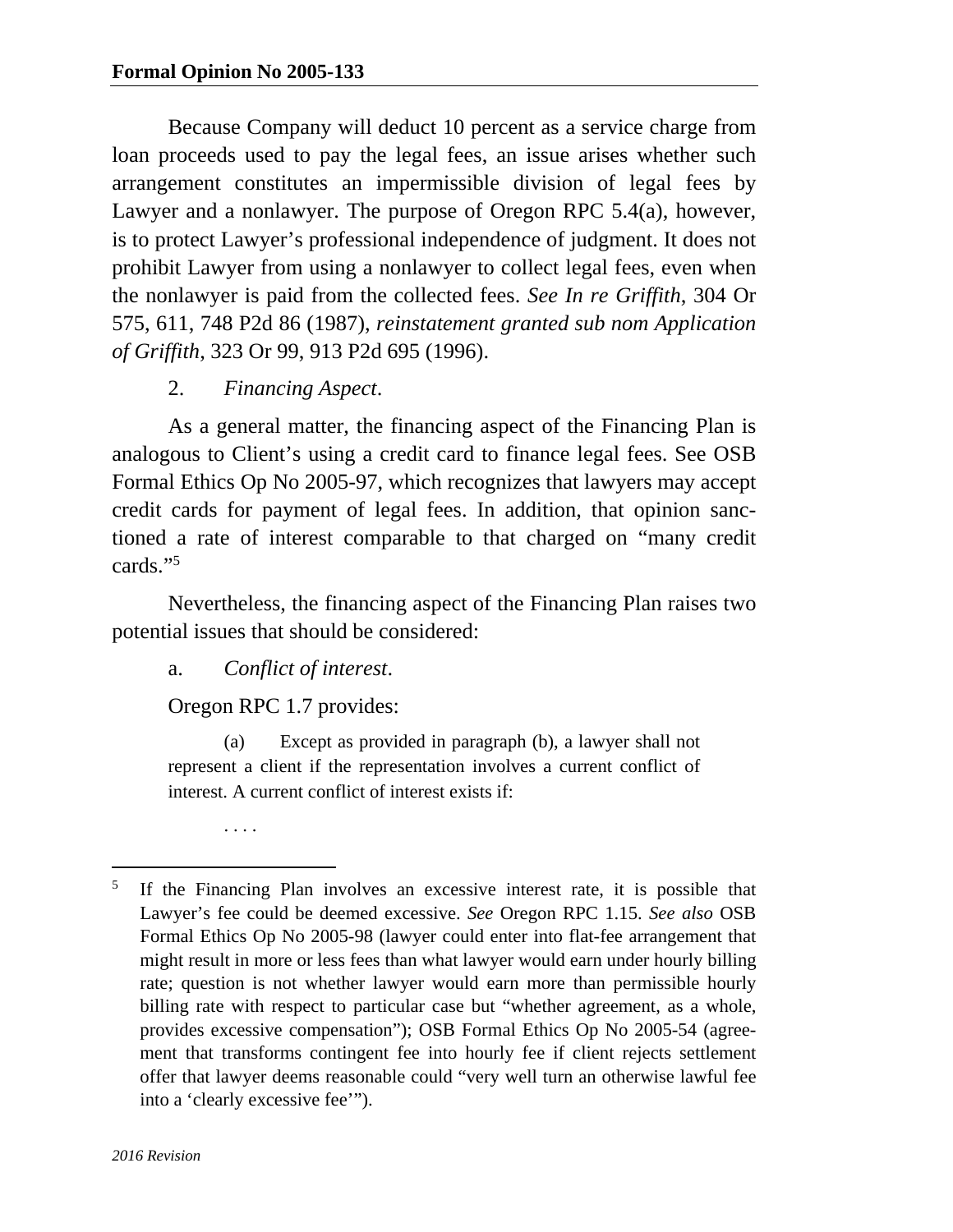(2) there is a significant risk that the representation of one or more clients will be materially limited by the lawyer's responsibilities to another client, a former client or a third person or by a personal interest of the lawyer;

. . . .

 (b) Notwithstanding the existence of a current conflict of interest under paragraph (a), a lawyer may represent a client if:

 (1) the lawyer reasonably believes that the lawyer will be able to provide competent and diligent representation to each affected client;

(2) the representation is not prohibited by law;

 (3) the representation does not obligate the lawyer to contend for something on behalf of one client that the lawyer has a duty to oppose on behalf of another client; and

 (4) each affected client gives informed consent, confirmed in writing.

#### Oregon RPC 1.0(b) and (g) provide:

 (b) "Confirmed in writing," when used in reference to the informed consent of a person, denotes informed consent that is given in writing by the person or a writing that a lawyer promptly transmits to the person confirming an oral informed consent. . . . If it is not feasible to obtain or transmit the writing at the time the person gives informed consent, then the lawyer must obtain or transmit it within a reasonable time thereafter.

. . . .

 (g) "Informed consent" denotes the agreement by a person to a proposed course of conduct after the lawyer has communicated adequate information and explanation about the material risks of and reasonably available alternatives to the proposed course of conduct. When informed consent is required by these Rules to be confirmed in writing or to be given in a writing signed by the client, the lawyer shall give and the writing shall reflect a recommendation that the client seek independent legal advice to determine if consent should be given.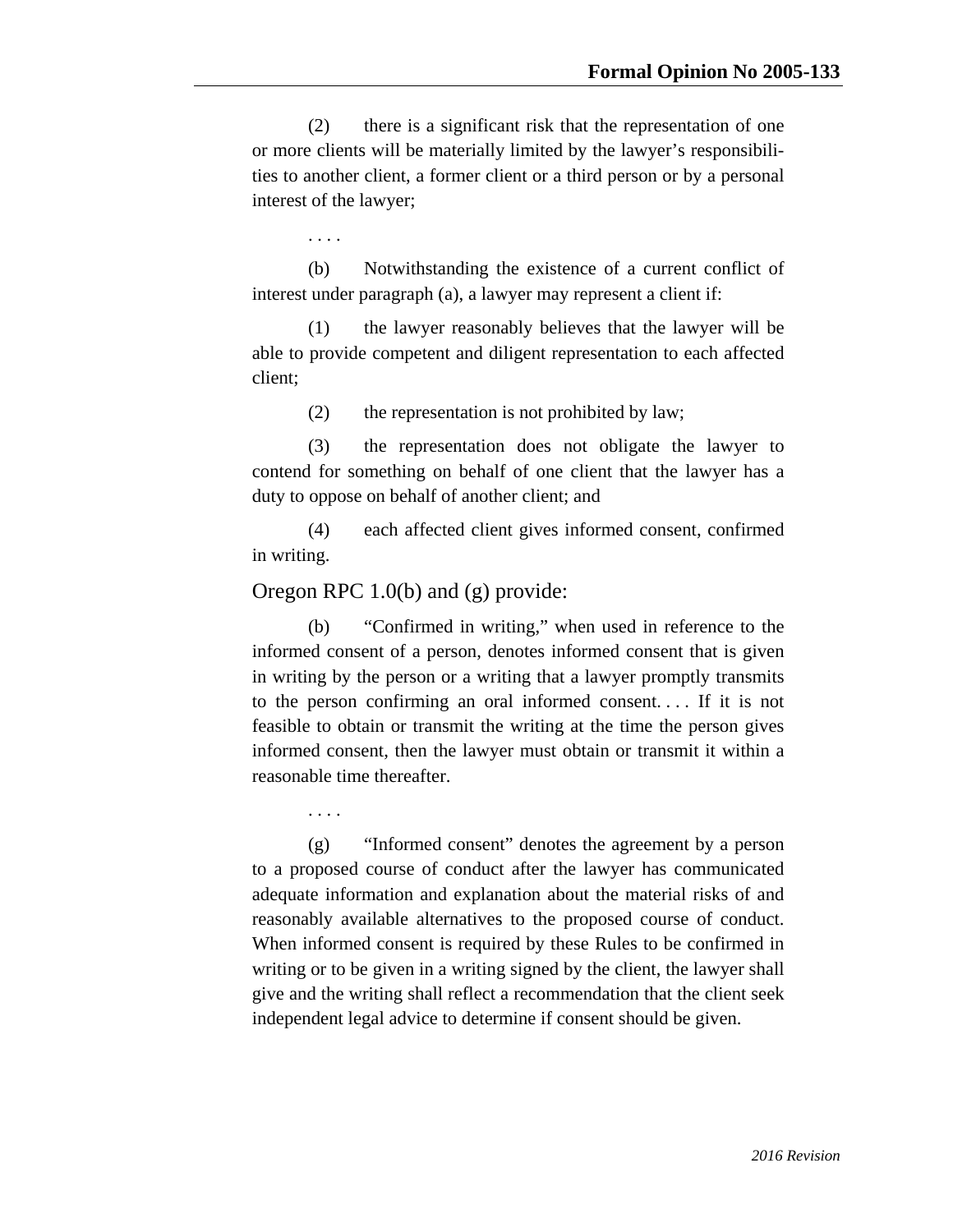Although negotiation of fee arrangements with clients does not, in general, involve a conflict of interest under Oregon RPC 1.7, certain features of the Financing Plan might not be in a particular client's best interest, which could create a conflict of interest for Lawyer's offering the Financing Plan to Client. For example, Lawyer may have an incentive to encourage Client to participate in the Financing Plan to accelerate Lawyer's receipt of fees or to avoid the risk and expense of collecting fees. If there is a significant risk that Lawyer's professional judgment will be materially limited by Lawyer's own financial interest in having Client choose this payment option, then Lawyer should not offer the Financing Plan to Client without obtaining Client's consent to acceptance or continuation of the employment relationship based on informed consent, confirmed in writing. Oregon RPC  $1.7(a)(2)$ , (b).<sup>6</sup>

b. *Preservation of information relating to the representation of a client*.

Oregon RPC 1.6 provides:

 (a) A lawyer shall not reveal information relating to the representation of a client unless the client gives informed consent, the disclosure is impliedly authorized in order to carry out the representation or the disclosure is permitted by paragraph (b).

 (b) A lawyer may reveal information relating to the representation of a client to the extent the lawyer reasonably believes necessary:

 (1) to disclose the intention of the lawyer's client to commit a crime and the information necessary to prevent the crime;

 (2) to prevent reasonably certain death or substantial bodily harm;

 $\overline{a}$ 

<sup>6</sup> If the Financing Plan were structured so that Client's obligation to repay Company is not subject to all the claims and defenses arising in connection with the legal representation that Client could assert against Lawyer, the Financing Plan could significantly diminish Client's rights. Under such circumstances, disclosure of this fact would be required to meet the requirements of Oregon RPC 1.7 and Oregon RPC 1.0.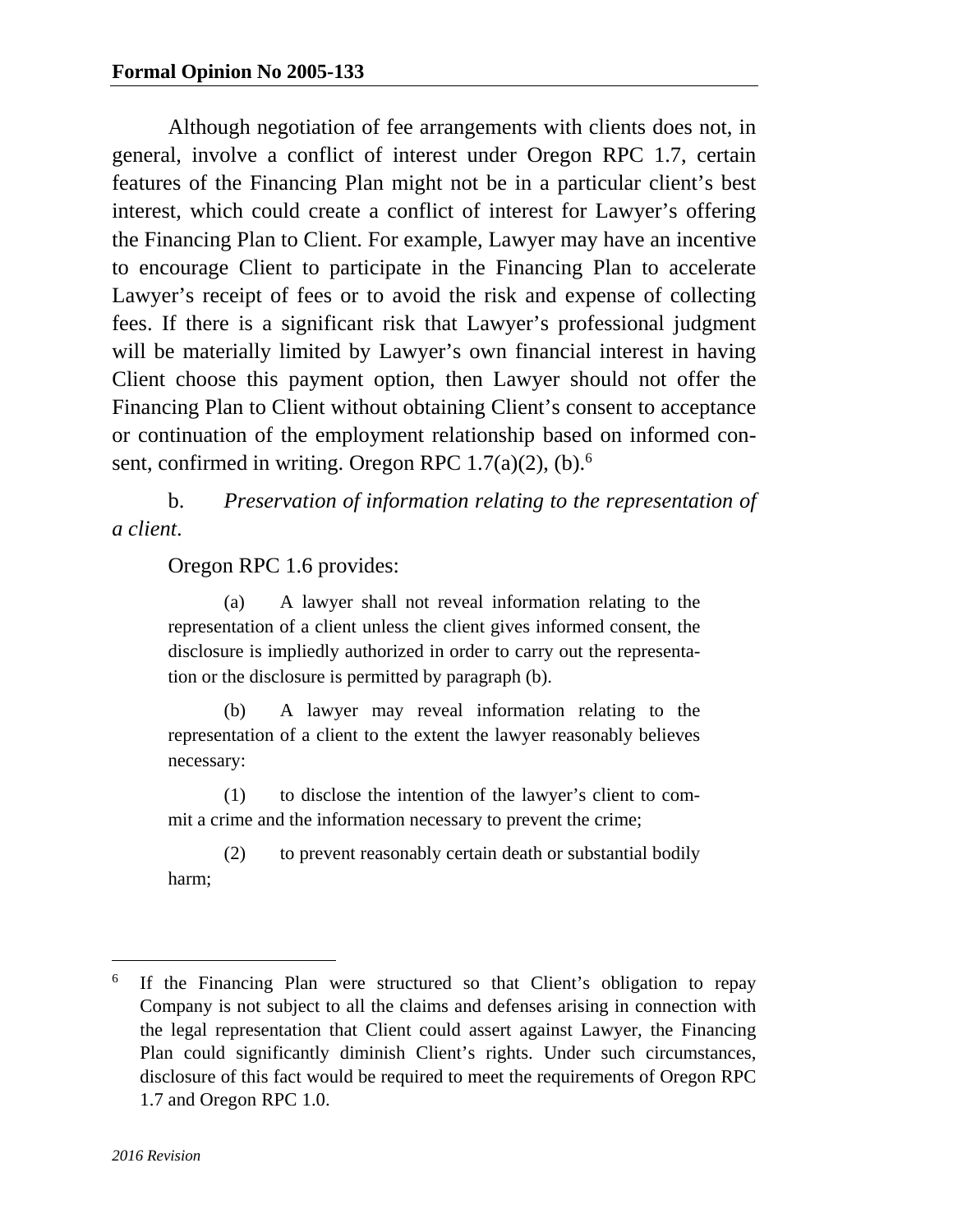(3) to secure legal advice about the lawyer's compliance with these Rules;

 (4) to establish a claim or defense on behalf of the lawyer in a controversy between the lawyer and the client, to establish a defense to a criminal charge or civil claim against the lawyer based upon conduct in which the client was involved, or to respond to allegations in any proceeding concerning the lawyer's representation of the client;

 (5) to comply with other law, court order, or as permitted by these Rules; or

 (6) in connection with the sale of a law practice under Rule 1.17 or to detect and resolve conflicts of interest arising from the lawyer's change of employment or from changes in the composition or ownership of a firm. In those circumstances, a lawyer may disclose with respect to each affected client the client's identity, the identities of any adverse parties, the nature and extent of the legal services involved, and fee and payment information, but only if the information revealed would not compromise the attorney-client privilege or otherwise prejudice any of the clients. The lawyer or lawyers receiving the information shall have the same responsibilities as the disclosing lawyer to preserve the information regardless of the outcome of the contemplated transaction.

 (7) to comply with the terms of a diversion agreement, probation, conditional reinstatement or conditional admission pursuant to BR 2.10, BR 6.2, BR 8.7 or Rule for Admission Rule 6.15. A lawyer serving as a monitor of another lawyer on diversion, probation, conditional reinstatement or conditional admission shall have the same responsibilities as the monitored lawyer to preserve information relating to the representation of the monitored lawyer's clients, except to the extent reasonably necessary to carry out the monitoring lawyer's responsibilities under the terms of the diversion, probation, conditional reinstatement or conditional admission and in any proceeding relating thereto.

 (c) A lawyer shall make reasonable efforts to prevent the inadvertent or unauthorized disclosure of, or unauthorized access to, information relating to the representation of a client.